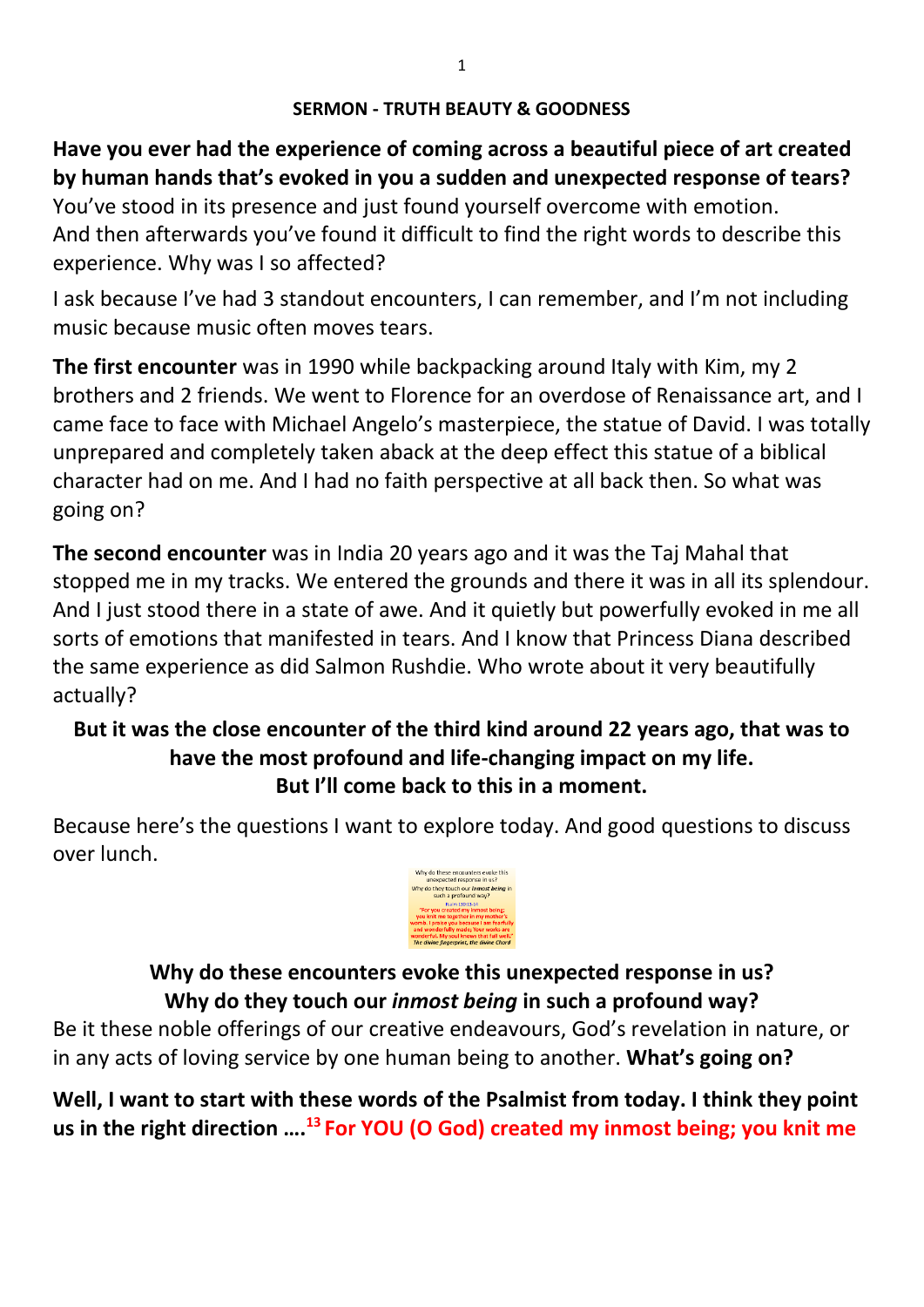#### **together in my mother's womb.<sup>14</sup> I praise you because I am fearfully and wonderfully made; your works are wonderful. My soul knows that full well**

The Triune God (Father, Son and Holy Spirit) created our inmost being. It's the echo of Genesis. **"Let us make humans in our image." We all carry the divine fingerprint, the divine Chord in our inmost being.** And it's fearfully and wonderfully made in the shape of all that is True, Beautiful and Good.

So when we encounter anything that carries imprint and radiance of this shape it strikes the divine chord within us all.



And the reason we can often struggle to find the right words to describe these powerful experiences is because they are Transcendent in nature. **Transcendent**  means beyond the range of our normal physical human experience. An encounter with the divine that surpasses, exceeds, *transcends* the limits of our ordinary experience and knowledge.

It's the words of the Psalmist in today's reading… **6 Such knowledge is too wonderful for me, too lofty for me to attain.** 

I truly believe (because I've experienced it in my own journey of faith) that any encounter with the true, the beautiful and the good, in whatever form or expression, can give us windows into the divine. Windows to glimpse the face of God. Doorways to the divine.

Doorways that give us the opportunity to step into and seek the **very source** of all that is True, Beautiful and Good.

It's the words of St Paul from today's reading in **Romans 1:20** 



**For since the creation of the world God's invisible qualities—his eternal power and divine nature—have been clearly seen, being understood from what has been made, so that people are without excuse.**

It what I've personally experienced. Even before I knew God, God was making Himself known to me. Before I was seeking the Triune God, I had the sense that the Triune God was seeking me.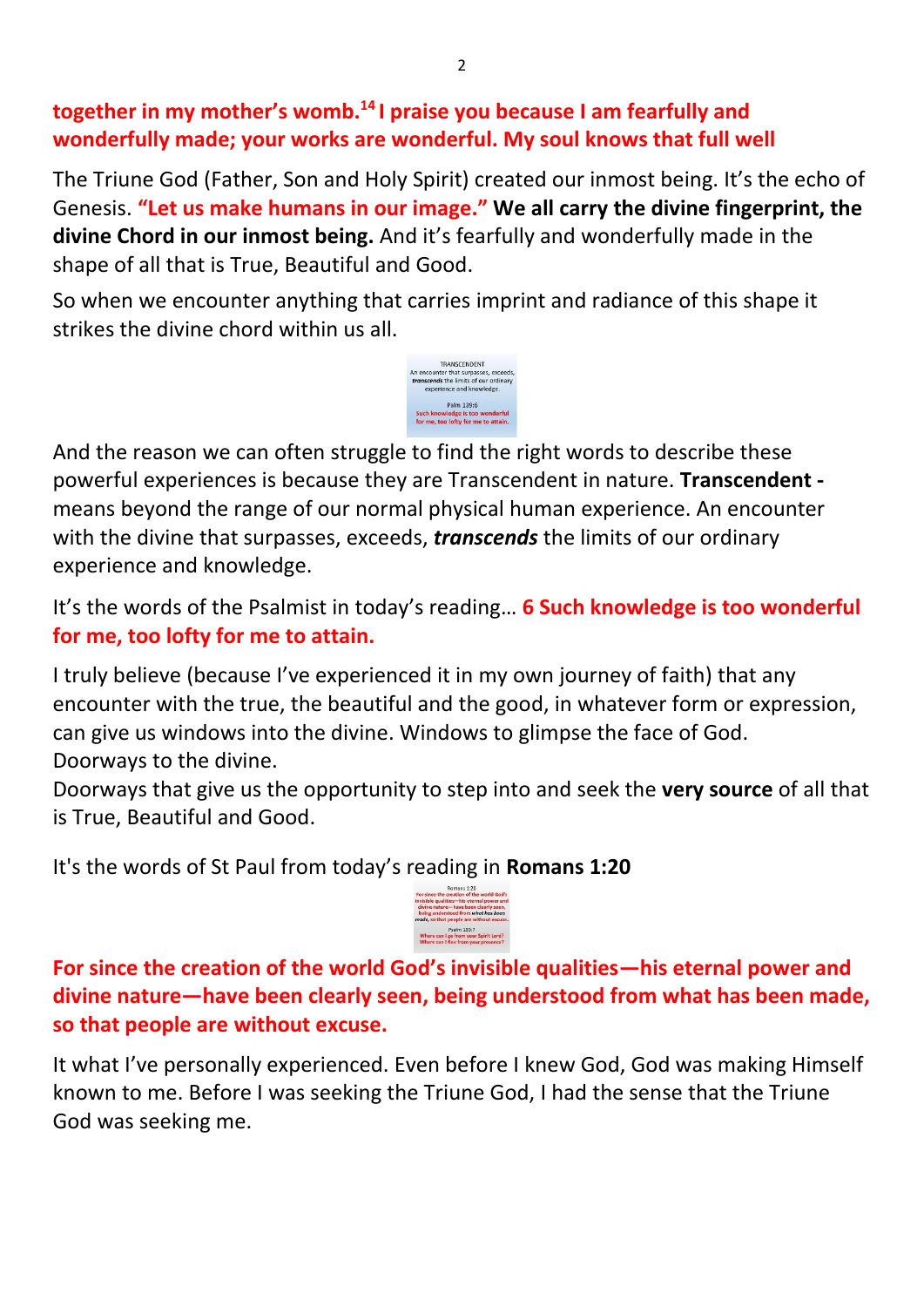It's the words of the Psalmist… **<sup>7</sup>Where can I go from your Spirit Lord? Where can I flee from your presence?**

But should we be surprised by any of this. If God created my inmost being and your inmost being, then we all carry the divine Chord within us, waiting to be struck. And a telling characteristic of encountering the true, the beautiful and the good, is that it will always enrich our souls. It will feed our inmost being. WHY?



Because **All truth is God's truth - All goodness is God's goodness - All beauty is God's beauty.** These are the divine qualities that harmonizes the human soul with the divine meaning and purposes of The One Triune God.

**But there is another characteristic for me that's always at the very essence of these encounters with the transcendent. Which is why these scripture words that I'm now going to read, are the words of my deep wisdom for this moment. They SO capture the truth of ALL THIS. F**rom the book of Ecclesiastes.



**1 God has made everything beautiful in its time. God has also set eternity in the human heart. Pause on those words.** God has placed, in your heart and mine, the Spirit of eternity. For me, this is just one of those sense-making wisdoms. It expresses so much of what so often feels inexpressible.

**Isn't this why,** St Augustine said, *"Our hearts are restless O God until it finds its rest in you*." The God shaped hole in all of us, that **seeks the True** - **desires the Good** - and is **drawn to the beautiful and captivated by the lovely.** 

**Isn't this is why**, when we encounter the transcendent we always come away with the sense that we're part of something much greater than ourselves. In the great scheme of things, I know I'm very small and insignificant. But at the same time, I also sense and KNOW that I belong to something timeless and everlasting.

**Isn't this why,** when we lose our precious loved ones. we still feel a deep sense of connection. We may have lost them in the present moment, but we've never lost them in the truth of the eternal.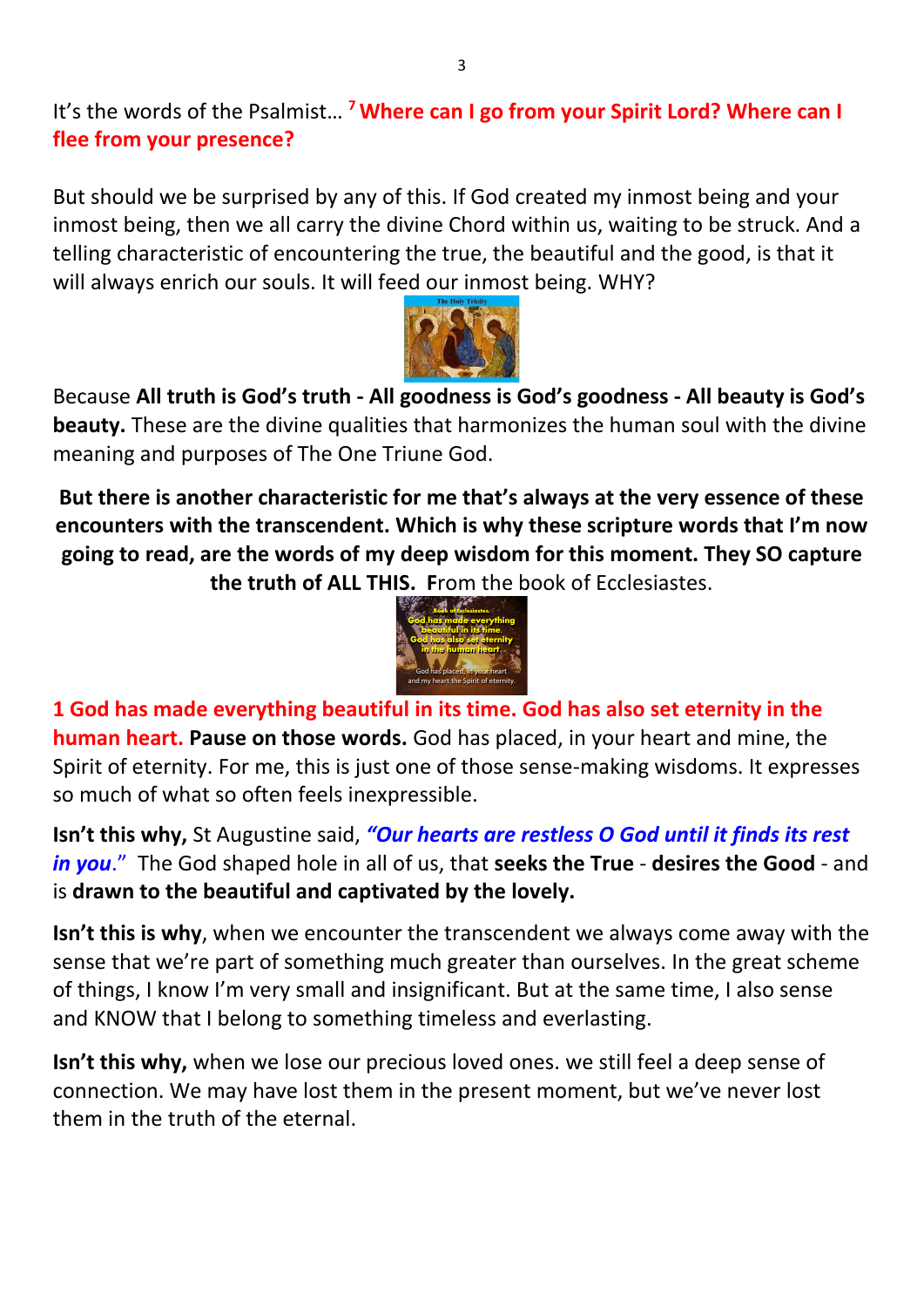The beautiful words from the Hymn 'Abide with Me' express this so perfecly… "**Change and decay in all around I see; O Thou who changest not, abide with me**." Nothing in life stays the same but the Spirit of the eternal God always abides in you and abides in me.

### **All of which brings me to the close encounter of the 3rd kind that I mentioned back at the beginning. The one that truly impacted and transformed the whole course of my life.**

I have mentioned it briefly once before a while back, but I want to unpack the experience more fully in the context of today.



Back in around 1997 Kim and I were on holiday in Malta. This is at the point in my faith journey where I believe in God because I've had a powerful encounter with God 10 years previous. But Christianity doesn't figure in my life at all. I'm actually pretty antagonistic to all things Christian.

That said, I was still finding myself curiously drawn every now and then, to go into churches so clearly, **SOMEONE** wanted me to **know the truth that would fully set me free.** But only when in when they were empty. Never during a service.

So we wondered into this small church in Malta, and I came face to face with a sculpture of Christ on the Cross. And it was quite a big life-sized sculpture. And I just found myself transfixed. I was completely captivated by this figure of Christ on the Cross.

I remember looking into the face of Christ, and I felt the face of Christ looking straight back at me. Not only **at me** but looking deep **into me.** It was just Christ and me, caught in this transcendent moment.

And I just **knew, in a way that was beyond words, too wonderful and lofty for me to attain… I just knew** that I was encountering the **personification** … of all that was true and good and beautiful, about the meaning and purpose of life.

Of course, I didn't fully grasp all that God was giving me in that moment, but I knew it was all I needed for the next step. Because **God makes everything beautiful in its time. God has set eternity in the human heart; yet no one can fathom what God has done from beginning to end.**